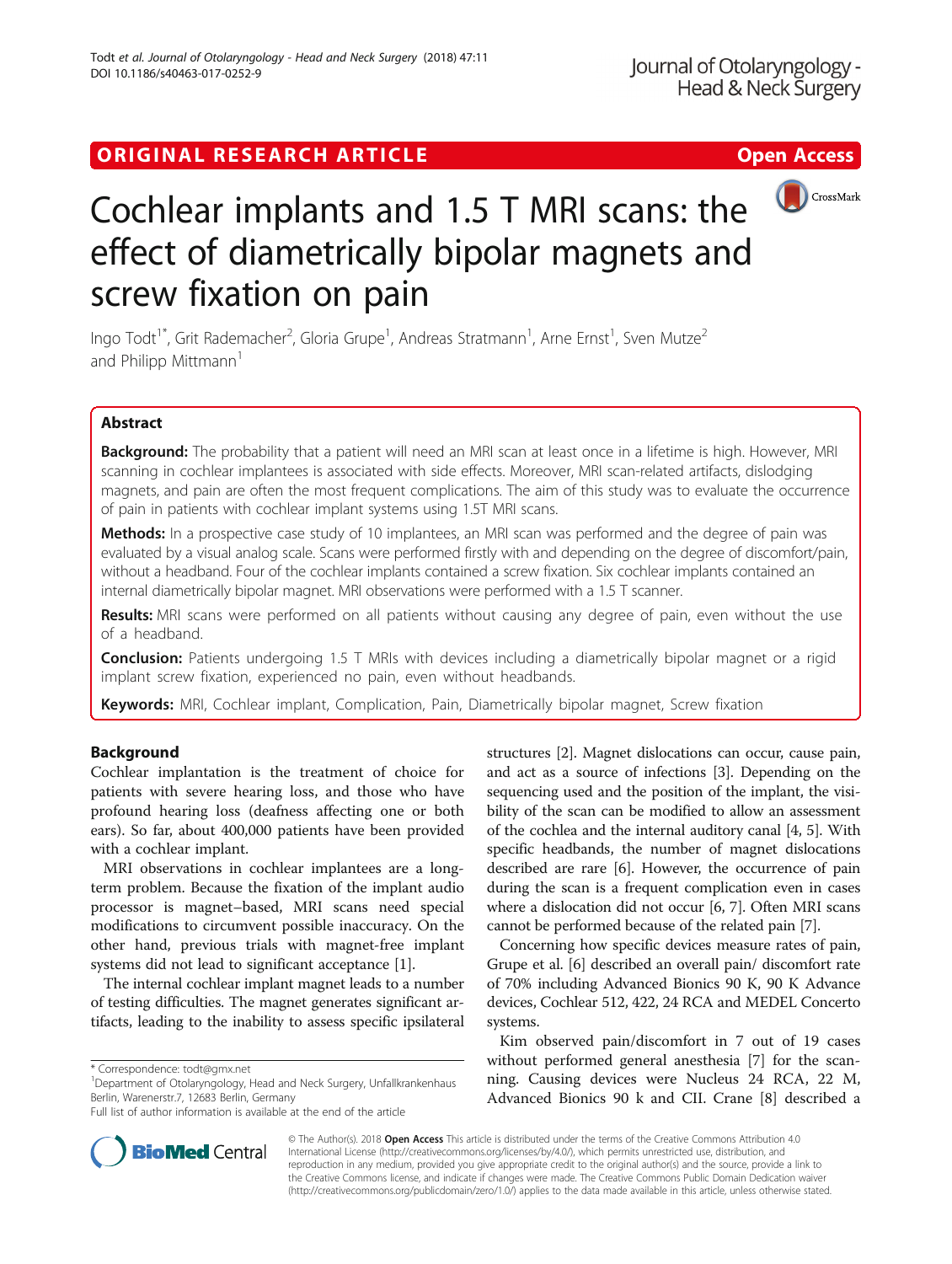general mild sedation protocol, but in two out of 22 scans (Nucleus, 90 k) pain-related problems occurred. Carlson found in two out of 34 scans the occurrence of pain, which did not allow a regular completion of the scan [[9\]](#page-3-0) with Nucleus 24 devices.

Therefore, the use of an MRI in a cochlear implantee warrants special consideration. Because all of these side effects are well-known, manufacturers (Cochlear Corp., Sydney, Australia; Advanced Bionics, Stäfa, Switzerland; Medel, Innsbruck, Austria; Oticon, Valaudaris, France) recommend head bandages for safety reasons for 1.5T (Cochlear 24, 422, 512, 522, 532; Advanced Bionics 90 k, 90 k Advance, Ultra; MEDEL Concerto, Synchrony; Oticon ZTI), or magnet removal at 3T (Cochlear 24, 422, 512, 522, 532; Oticon ZTI) or headbands for 3T (Medel Synchro-ny). Generally different from other systems are two MRI-relevant device specifications. One option is to use screws to anchor the implant (Neuro ZTI, Oticon, Valaudaris, France), and the other is to incorporate a diametrically bipolar magnet (Synchrony, Medel, Innsbruck, Austria) to decrease the force on the implant and therefore prevent magnet dislocations, demagnetization and pain.

The aim of this study was to evaluate the occurrence of pain in patients with cochlear implant systems using 1.5T MRI scans.

#### Methods

The study was approved by the institutional review board of the Unfallkrankenhaus Berlin, Germany (IRB-ukb-HNO-2016/01). Patients gave their written informed consent for the use of their clinical records in this prospective study.

In this prospective case study, from 2014 through 2016, 10 patients under-went a 1.5T MRI observation provided in a tertial referral center with varying cochlear implant types. Six patients were implanted with a Medel Synchrony implant (Medel, Innsbruck, Austria) and a bipolar magnet. The implant was intraoperatively anchored with a absorbable suture. An implant bed was drilled for these cases. Four patients were implanted with an Oticon Neuro ZTI implant (Oticon, Vallauris, France). The implant was only fixed with two selftaping screws. An implant bed was not drilled.

All examinations were performed in a 1.5 Tesla MR imaging unit (Ingenia, Philips Medical Systems, Best, NL) using an 8-channel array head coil. All patients underwent two MRI scans. First the patient was introduced into the MRI scanner with a headband. The headband consists of a tight self-taping wrap with a hard plain piece to prevent dislodging of the magnet. After the evaluation of pain and inspection of the implant area, the patient was introduced into the scanner without a headband a second time.

The evaluation of pain was performed with a visual analog scale (VAS) scoring from 0 to 10. Zero indicated the non-occurrence of pain and discomfort. Ten indicated a pain-related interruption during the scan. The questionnaire was used directly after the first and directly after the second scan. Magnet strength was subjectively evaluated by the attraction force of the antenna coil. Magnet displacement was evaluated by the digital control of the implant magnet area.

Scanning parameters:

TSE T2 2D: TR: 3300ms, TE 120ms, slice thickness 1.5 mm, reconstruction resolution of  $0.55 \times 0.55 \times 1.5$  mm, F0 V 120 × 120. 12 slices.

TSE T1 2 D: TR: 550ms, TE 20ms, slice thickness 3 mm, reconstruction resolution of  $0.23 \times 0.23 \times 3$  mm, F0 V 120  $\times$  120. 20 slices, matrix size: 400  $\times$  318.

#### Results

In all patients, two MRI scans at 1.5T were performed without complications, in terms of magnet dislocation and pain. One scan with the headband and one scan without the headband were performed. In all cases, a headband was not necessary to prevent pain or magnet dislocation. The mean VAS with and without head-band, in terms of pain, was 0. The evaluation was performed directly after the scan. Individual data are given (Table 1). A change of the magnet strength or polarization was not observed for either implant.

#### **Discussion**

MRI observations are frequently necessary in cochlear implantees for head-related reasons (exclusion of tumor, unclear vertigo, exclusion of infarction) or non-head-related reasons. The probability for an MRI once in a lifetime has been described to be 50–75% [[10\]](#page-3-0). 1.5T MRI scans for cochlear implantees are associated with artifacts [\[8](#page-3-0)] and magnet dislocations [\[5](#page-3-0)],

Table 1 Patients individual MRI data

| Name             | sex | age | implant         | VAS for MRI<br>with headband | VAS for MRI<br>without headband |
|------------------|-----|-----|-----------------|------------------------------|---------------------------------|
| Pat.1            | f   | 45  | MEDEL Synchrony | $\Omega$                     | 0                               |
| Pat.2            | m   | 56  | MEDEL Synchrony | 0                            | 0                               |
| Pat <sub>3</sub> | f   | 72  | MEDEL Synchrony | $\Omega$                     | $\Omega$                        |
| Pat.4            | f   | 43  | MEDEL Synchrony | $\Omega$                     | $\Omega$                        |
| Pat.5            | f   | 43  | MEDEL Synchrony | 0                            | 0                               |
| Pat.6            | f   | 35  | MEDEL Synchrony | $\Omega$                     | 0                               |
| Pat.7            | f   | 65  | Oticon 7TI      | 0                            | $\Omega$                        |
| Pat.8            | m   | 67  | Oticon 7TI      | $\Omega$                     | $\Omega$                        |
| Pat.9            | f   | 45  | Oticon ZTI      | $\Omega$                     | $\Omega$                        |
| Pat.10           | f   | 70  | Oticon ZTI      | 0                            | $\Omega$                        |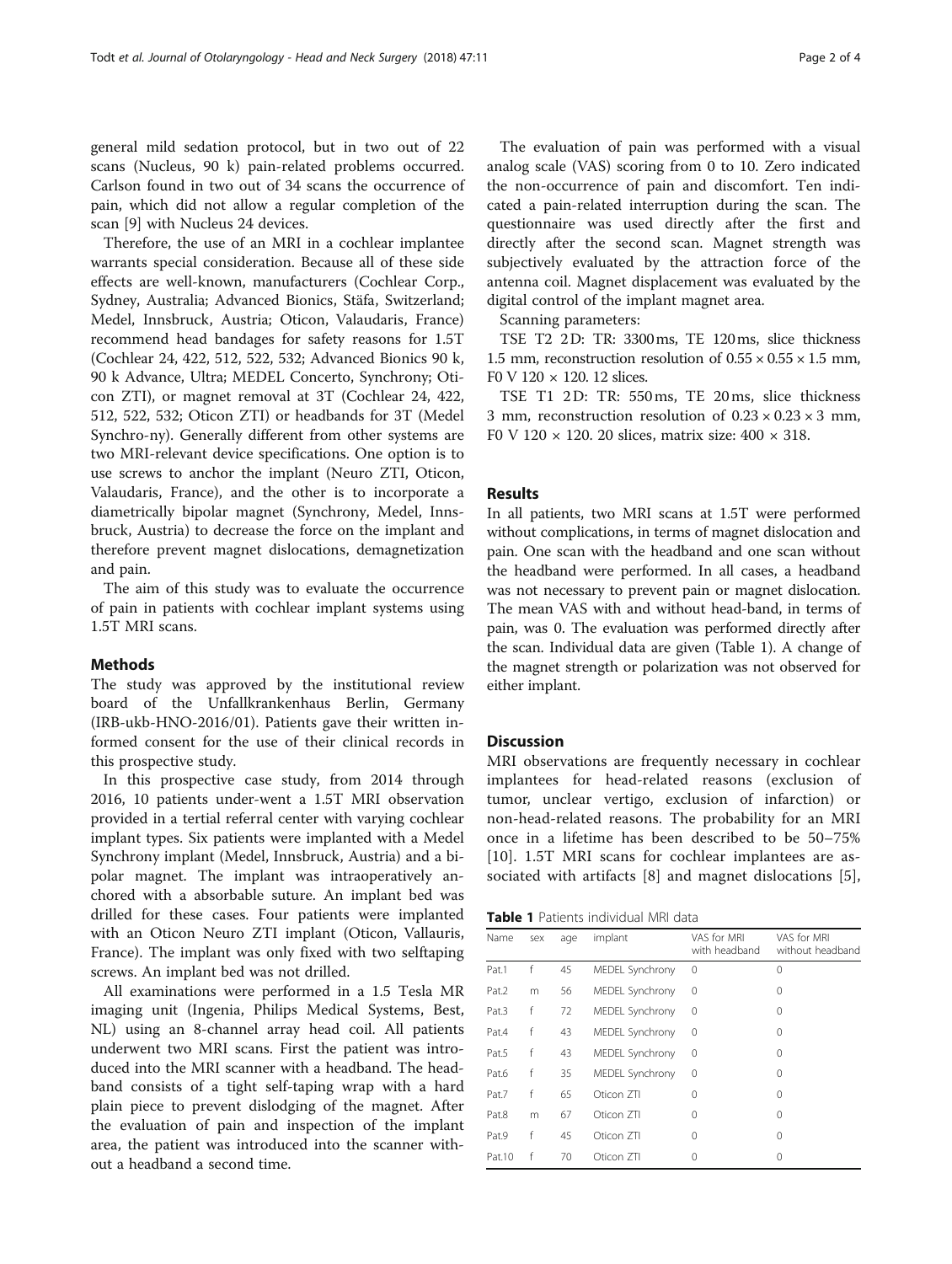<span id="page-2-0"></span>and, as a most frequent topic, pain [[6](#page-3-0)]. At 3T additional demagnetization has been described [2].

While manufacturers recommend a headband during the MRI scan to prevent pain and magnet dislocation, it has been shown to be ineffective [\[6](#page-3-0)] in many cases. Pain is often the reason not to scan. The complication rate of MRI scans due to pain or discomfort is between 70% [\[6](#page-3-0)], 2 out of 22 [[8](#page-3-0)], 7 out of 19 [[7\]](#page-3-0) and 2 non-tolerated cases out of 34 cases of MRI scans experience pain or discomfort [9]. All studies, to date, have used implants that contain magnets in silicon pockets or rigid incorporated magnets with a non-fixed implant body. Out of the experience with the two observed implant specifications in terms of pain, it can be assumed that the movement of the implant magnet out of the silicon pocket (Nucleus 24 to 512, Advanced Bionics 90 k) or the implant itself (Advanced Bionics CII, Medel Concerto) causes pain during scanning.

It can be assumed that the mechanism of pain occurrence is related to the magnet movement inside the MRI magnet field which results in a hard-to-contact signal between magnet,periostium and inner skin layer.

Clinically the effectiveness of a diametrically bipolar magnet and screwing fixed implant modification to prevent this complication is unknown and therefore the first description of this topic.

Medel Synchrony implant includes a diametrically bipolar magnet, which directs itself in the magnetic field of an MRI scanner. This direction was assumed to prevent demagnetization at 3T. The effect on pain prevention is so far unclear. We were able to show that the implant magnet configuration even prevents the occurrence of pain. A magnet dislocation was not observed.

The second implant (Oticon Neuro ZTI) includes a rigid implant corpus with a magnet to screw in and out of the corpus. The implant itself is fixed with screws on the skull. This anchor seems to prevent a torsion of implant and magnet to press on the periost and skin. Magnet dislocation could not be observed.

The prevention of pain and magnet dislocation is of high importance because these two factors are the most frequent and relevant in the clinical routine.

The ability to perform an MRI scan without pain or the risk of magnet dislocation offers the clinician and the radiologist the field to perform 1,5T MRI scans routinely with only some limitations (e.g., artifact relevant limitations, Tesla strength limitations, demagnetization for ZTI Implant at 3 T).

#### Conclusion

Patients undergoing 1.5 T MRIs with devices including a diametrically bipolar magnet or a rigid implant screw fixation have no pain, even without headbands.

All procedures performed in studies involving human participants were in accordance with the ethical standards of the institutional and/or national research committee and with the 1964 Helsinki declaration and its later amendments or comparable ethical standards.

#### Abbreviations

CI: Cochlear implant; MRI: Magnet resonance imaging; T: Tesla; VAS: Visual analog scale

#### Acknowledgements

None

Funding

#### No

#### Availability of data and materials

The datasets supporting the conclusions of this article are available in the database of the Unfallkrankenhaus Berlin.

#### Authors' contributions

IT- idea, writer. GR- performing scans. AS- patient acquisition. GG- patient acquisition. SM- helping in manuscript writing. AE- helping in manuscript writing. PM-analyzing data, scans. All authors read and approved the final manuscript.

#### Authors' information

IT- head of implant division. GR-head of MR group. AS- junior resident. GG- junior resident. SM- head of radiology department. AE- head of department. PM- resident.

#### Ethics approval and consent to participate

The study was supported by the local ethical committees and the IRB. All patients gave their written consent to participate in the study.

#### Consent for publication

All patients gave their written consent to collect and publish their data.

Competing interests The authors declare that they have no competing interests.

#### Publisher's Note

Springer Nature remains neutral with regard to jurisdictional claims in published maps and institutional affiliations.

#### Author details

<sup>1</sup>Department of Otolaryngology, Head and Neck Surgery, Unfallkrankenhaus Berlin, Warenerstr.7, 12683 Berlin, Germany. <sup>2</sup>Department of Radiology Unfallkrankenhaus Berlin, Berlin, Germany.

#### Received: 13 May 2017 Accepted: 28 December 2017 Published online: 05 February 2018

#### References

- 1. Weber BP, Neuburger J, Lenarz T. Development and clinical testing of a non-magneticcochlear implant. Preliminary experimental studies and surgical concept. Results in the first 10 patients. Laryngorhinootologie. 1998 Jul;77(7):376–81.
- 2. Majdani O, Rau TS, Götz F, Zimmerling M, Lenarz M, Lenarz T, Labadie R, Leinung M. Artifacts caused by cochlear implants with non-removable magnets in 3T MRI: phantom and cadaveric studies. Eur Arch Otorhinolaryngol. 2009;266(12):1885–90.
- 3. Hassepass F, Stabenau V, Maier W, Arndt S, Laszig R, Beck R, Aschendorff A. Revision surgery due to magnet dislocation in cochlear implant patients: an emerging complication. Otol Neurotol. 2014;35(1):29–34.